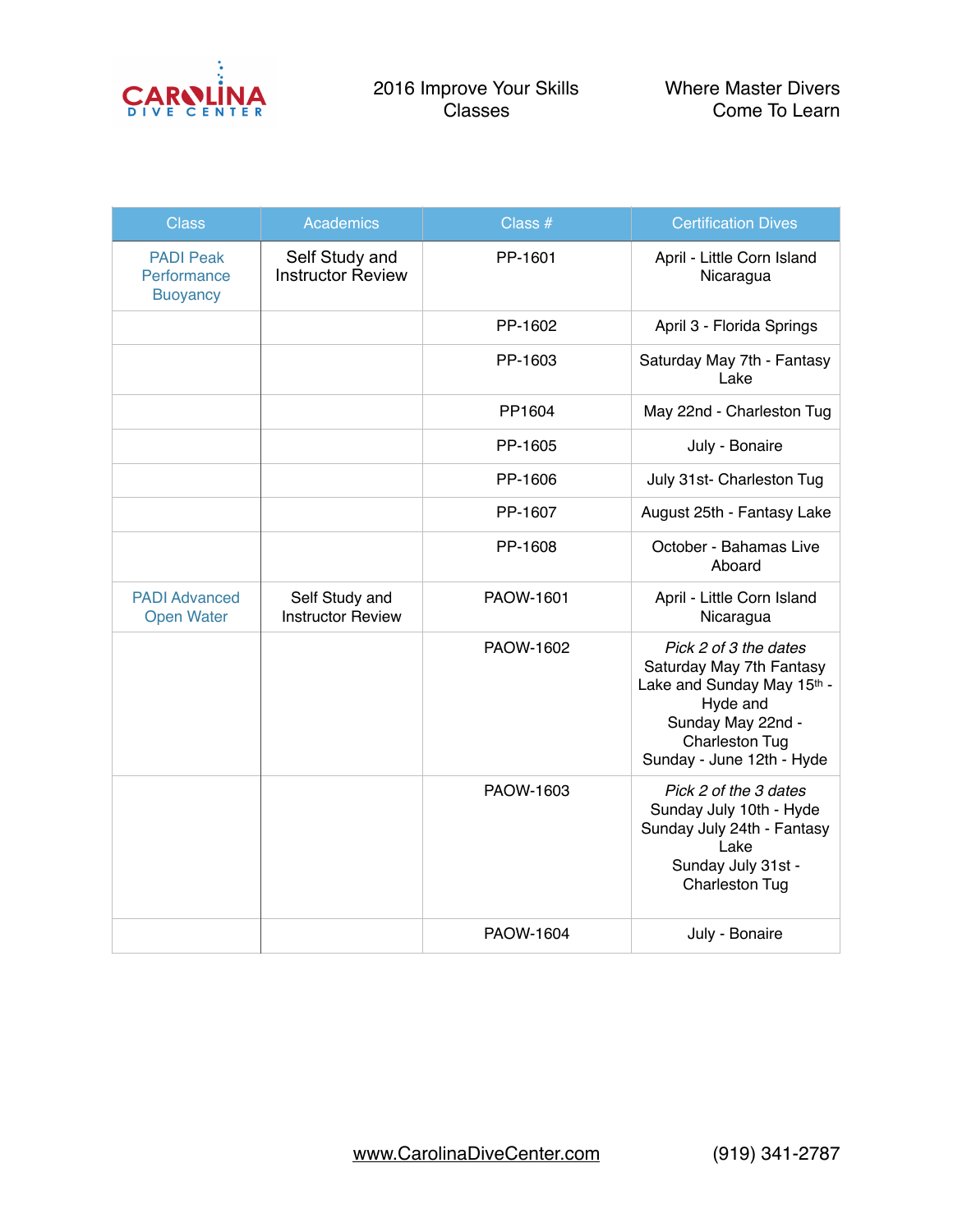

| <b>Class</b>            | <b>Academics</b>                            | Class #   | <b>Certification Dives</b>                                                                                                                                                                                              |
|-------------------------|---------------------------------------------|-----------|-------------------------------------------------------------------------------------------------------------------------------------------------------------------------------------------------------------------------|
|                         |                                             | PAOW-1605 | Pick 2 of the 3 dates<br>Sunday July 31st -<br><b>Charleston Tug</b><br>Sunday August 14th -<br><b>Charleston Tug</b><br>Thursday August 25th -<br>Fantasy Lake (Includes<br>Night Dive)                                |
|                         |                                             | PAOW-1606 | Pick 2 of the 3 dates<br>Sunday September 11th -<br>Hyde<br>Thursday<br>Saturday September 24th -<br>Fantasy Lake (includes<br><b>Night Dive)</b><br>Sunday October 2nd Hyde                                            |
|                         |                                             |           | October - Bahamas<br>Liveaboard                                                                                                                                                                                         |
| <b>PADI Deep Diver</b>  | Self Study with<br><b>Instructor Review</b> | PD-1601   | Pick 2 of the dates<br>Saturday May 14th -<br>Normania and Saturday<br>June 11 - Ed's Lobster<br>Wreck Saturday July 9th -<br>City of Houston<br>Saturday July 30th - Hebe<br>Saturday October 1st - City<br>of Houston |
| <b>PADI Wreck Diver</b> | Self Study with<br><b>Instructor Review</b> | PW-1601   | Pick 2 of the 3 dates<br>May 15th - Hyde and<br>May 22nd - Charleston Tug<br>Saturday July 9th - City of<br>Houston<br>Sunday July 10th - Hyde                                                                          |
|                         |                                             | PW-1602   | Pick 2 of the dates<br>Saturday July 30th - Hebe<br>Sunday July 31st -<br><b>Charleston Tug</b><br>Sunday August 14th - Hyde<br>Saturday October 1st City of<br>Houston                                                 |